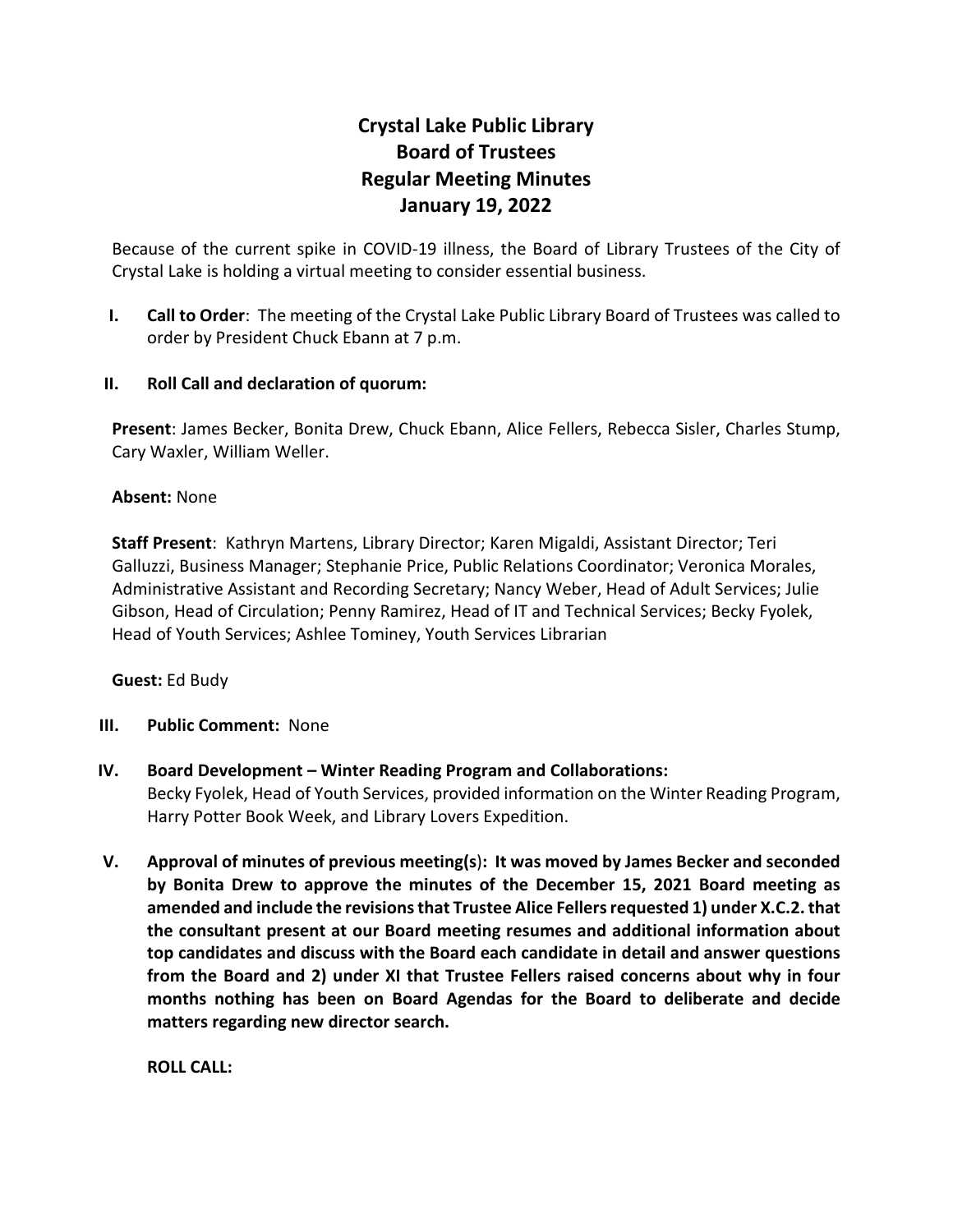**Aye: James Becker, Chuck Ebann, Bonita Drew, Alice Fellers, Rebecca Sisler, Charles Stump, Cary Waxler, William Weller Absent: None Nay: None Abstain: None Motion Passed**

# **VI. Committee and Board Member Reports:**

Minutes for the following Board Committee Meetings were included in the packet:

- Planning/PR, January 5, 2022
- Personnel, January 6, 2022
- Personnel, January 13, 2022

Trustee Sisler reported that she attended the City Council meeting last night and gave a quick update on all the wonderful things going on at the library.

Trustees Ebann, Stump, Drew, and Fellers will be attending the Crystal Lake Chamber's State of the Community Luncheon on Friday, February 4, 2022.

**VII. Financial Reports:** It was moved by Cary Waxler and seconded by Charles Stump to approve the FY 21/22 Financial Reports as of December 31, 2021.

## **ROLL CALL:**

**Aye: James Becker, Chuck Ebann, Bonita Drew, Alice Fellers, Rebecca Sisler, Charles Stump, Cary Waxler, William Weller Absent: None Nay: None Abstain: None Motion Passed**

**VIII. Approval of Disbursements:** It was moved by Charles Stump and seconded by Cary Waxler to approve the Regular Disbursements for January 2022 in the amount of \$459,905.43

|                                  | <b>TOTAL</b> |
|----------------------------------|--------------|
| <b>OPERATING FUNDS</b>           | 90,252.75    |
|                                  | 302,344.54   |
| <b>IMRF/FICA FUNDS</b>           | 58,931.99    |
| <b>CONSTRUCTION &amp; REPAIR</b> | 4,728.93     |
| PER CAPITA GRANT                 | 639.30       |
| <b>GIFT &amp; MEMORIAL FUNDS</b> | 337.92       |
| <b>SPECIAL RESERVE FUNDS -</b>   | 2,670.00     |
| <b>WATER MAIN LEAK</b>           |              |
| <b>GRAND TOTAL</b>               | 459,905.43   |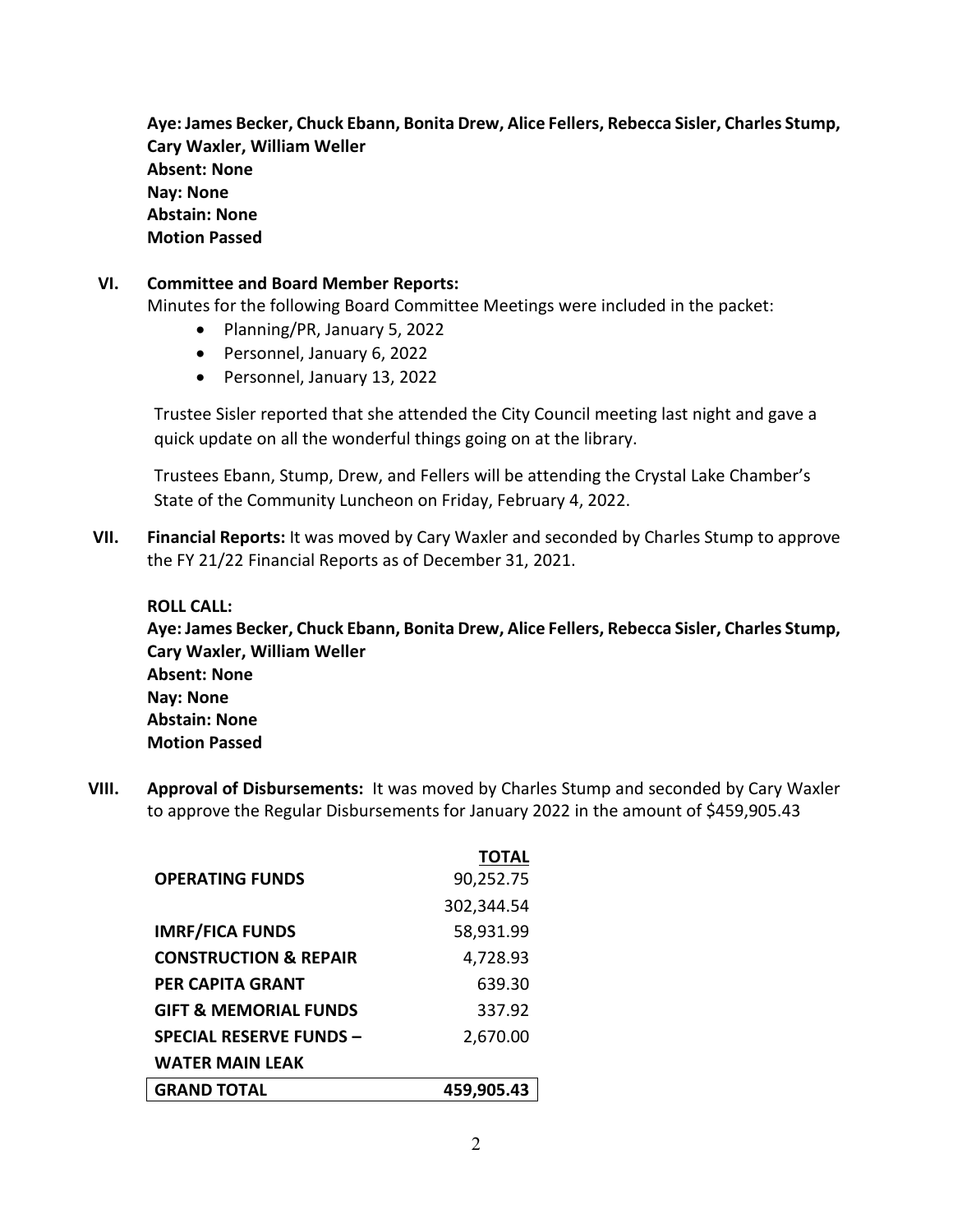#### **ROLL CALL:**

**Aye: James Becker, Chuck Ebann, Bonita Drew, Alice Fellers, Rebecca Sisler, Charles Stump, Cary Waxler, William Weller Absent: None Nay: None Abstain: None Motion Passed**

- **IX. Communications:** None
- **X. Board Action** Committees have not yet completed their work on the Strategic Plan extension or Succession Plan, so these items will be on the February board agenda.

## **XI. Board discussion**

Trustee Alice Fellers requested that going forward all matters of the director search, including working with the consultant, deliberation, and decisions be put on Board Agendas for the Board to address rather than the Personnel Committee.

Trustee James Becker said he has a similar concern, as he has noted over time that a lot of Board committees have more than the minimum three or four members and with this there is a tendency to over decide or make Board decisions as the majority of the Board is present; he believes this is a bad practice. Trustee Becker recognizes that sometimes there are time sensitive issues and believes that when certain matters come up, like an executive director search, it is better to adjust the Board meeting schedules as required rather than to have top heavy and member heavy committee meetings. Trustee Becker brought up the question of decisions made a committee level with all Board members present versus one made at a Board meeting.

President Chuck Ebann stated that the Personnel Committee is responsible for the executive director search. He also stated that committees keep projects moving along and then bring recommendations for major decisions or expenditures to the Board.

Vice-President William Weller reminded the Board that they, the Personnel Committee, was assigned the responsibility to serve as the Search Committee and President Chuck Ebann extended an open invite to all Board members to join the Personnel Committee on a temporary basis for the duration of the search for a new library director.

Trustee Alice Fellers further investigated The City's Impact Fees Ordinance and found they need to be applied for within 5 years of collection or the library risks losing some of the funds. The Library has applied once for the \$152,660 the auditor shows on our books, but is still held by the City. The initial application needs revisions, as it has to be proven that the money given to the library is supporting a current project that improves the services